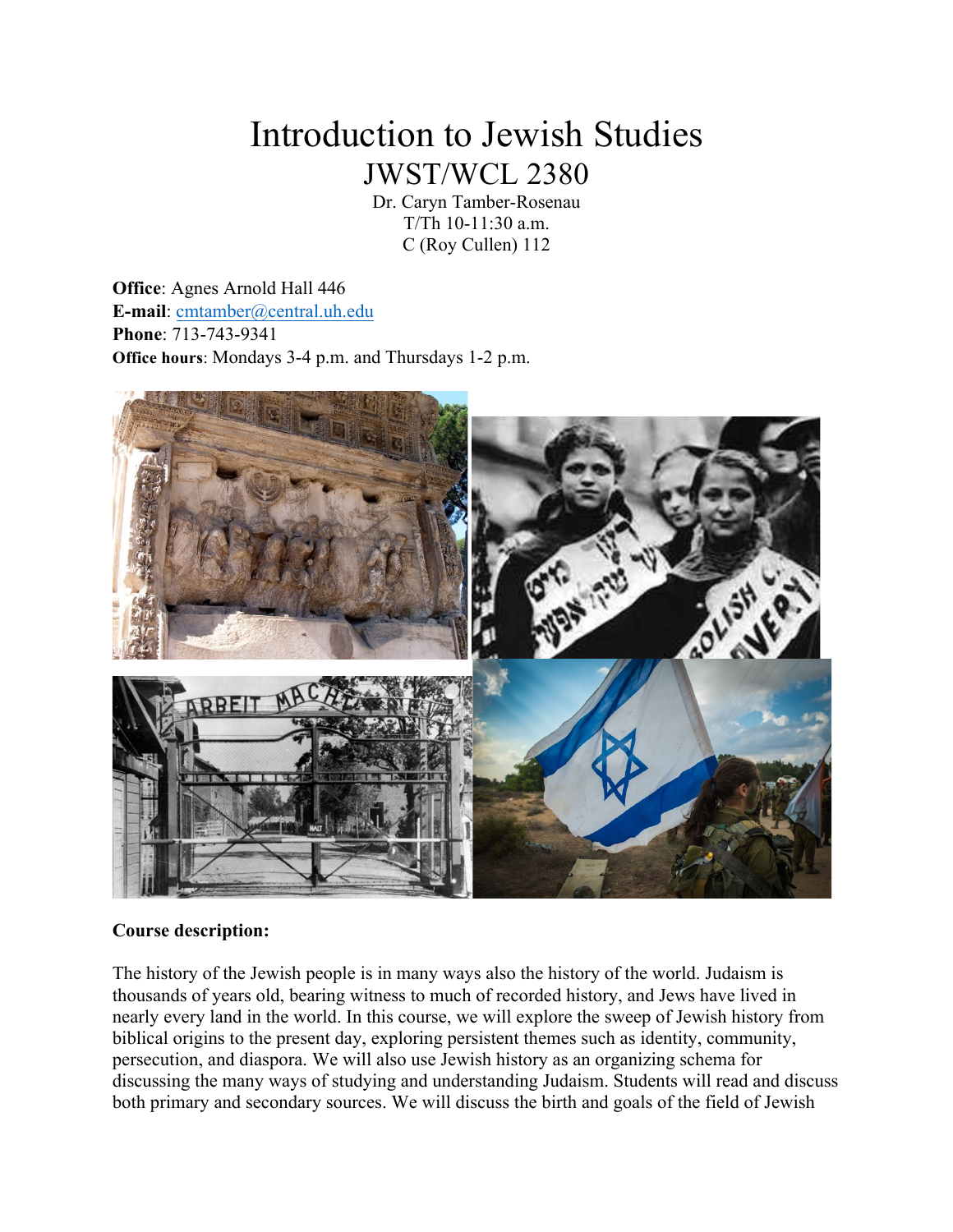Studies, and students will have a chance to investigate and assess how American universities choose to teach Jewish Studies.

Course goals:

- To gain an understanding of Jewish history from ancient times to the present day;
- To be able to speak and write knowledgeably about Jewish history;
- To learn techniques of engagement for both primary and secondary sources;
- To understand the nature of Jewish studies as an academic field, and to discover what Jewish studies scholars do and how they do it; and
- To investigate and assess how Jewish studies is taught in American colleges and universities.

# **Required books:**

Raymond P. Scheindlin, *A Short History of the Jewish People: From Legendary Times to Modern Statehood*. Oxford; New York: Oxford University Press, 1998.

Dean Phillip Bell (ed.), *The Bloomsbury Companion to Jewish Studies*. London; New York: Bloomsbury Academic, 2013.

# **Course requirements and policies:**

- 1. New concepts will be introduced every class session, so students are strongly encouraged to make attendance and punctuality a priority. Excessive absences or lateness will affect a student's grade, as will unexcused early departures from class. If you must miss class, please *let me know in advance* if at all possible; it will be your responsibility to make up work that you have missed.
- 2. Please bring assigned readings to class in book form, print-out, or as a PDF on your computer or tablet.
- 3. Please come to class having read and annotated all assigned readings. This is a seminarstyle class that will involve a lot of discussion, and you are expected to make valuable and respectful contributions. Please come with one or two questions to ask about each reading. Class participation will affect your final grade.
- 4. For every class session, I have provided below a few questions for you to consider while doing the readings for that day. I hope that this will focus your time and allow you to get more out of both the readings and class sessions.
- 5. It is impossible to pay attention and participate if you are checking your e-mail or on Facebook (and it's also incredibly rude), so I ask that you refrain from using your computer, tablet, or phone for any non-class-related purposes during class time. Failure to honor this rule will result in a lowered grade.
- 6. In between class sessions, I will occasionally need to communicate important information to the class via e-mail. It is your responsibility to check your university e-mail regularly.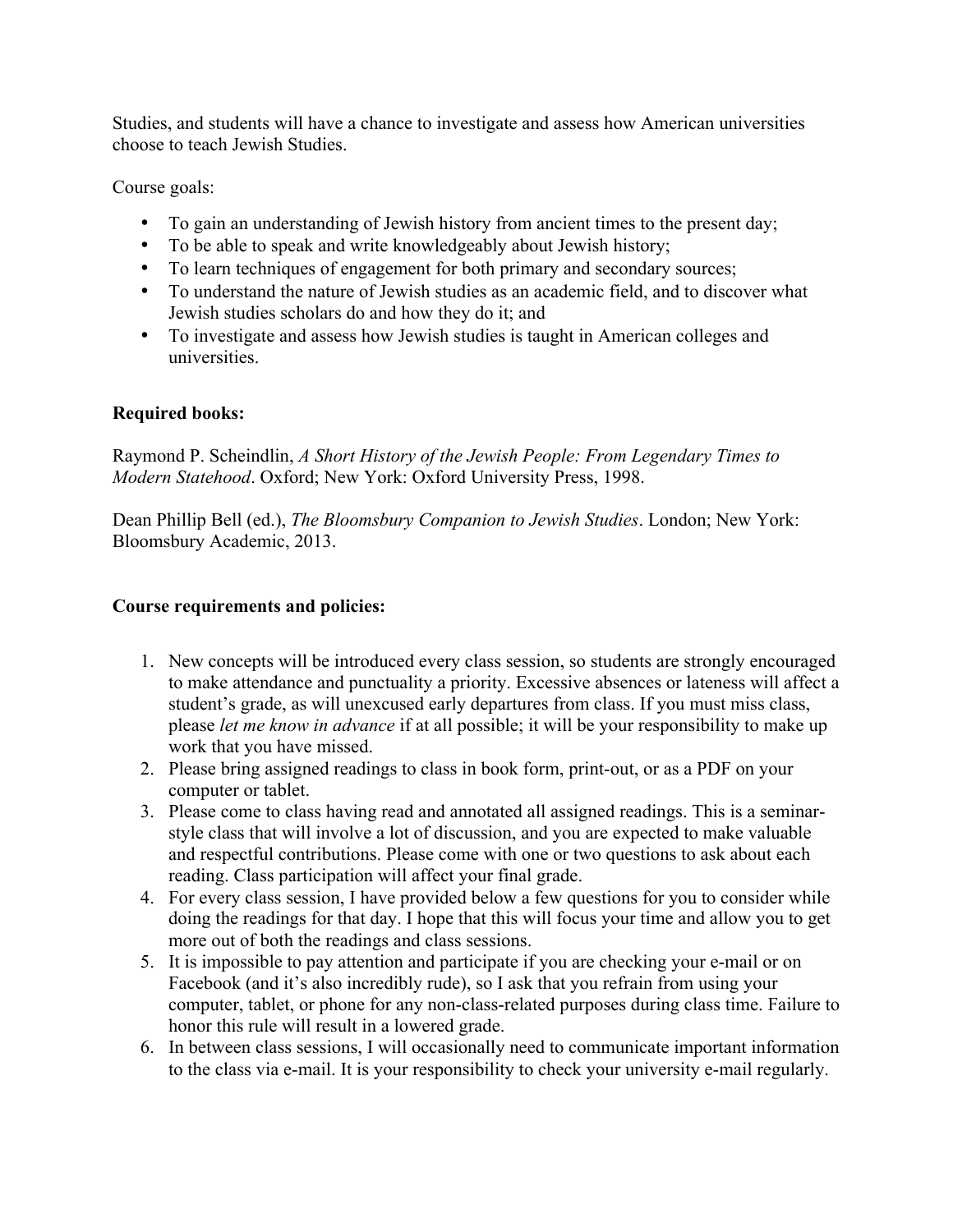- 7. There will be short quizzes given regularly. We will discuss how often and how many as a class.
- 8. *Ḥevruta* (Aramaic for "friendship") is a traditional Jewish way of studying texts. In *hevruta*, two people read and discuss a single text together. We will be working in *hevruta* at some point during most class sessions, especially to analyze primary-source texts.
- 9. Students will work on group projects aimed at analyzing the ways in which Jewish Studies as a discipline is taught at American institutions of higher learning. Groups will present their work on **Tuesday, April 18**.
- 10. Students will write short response papers (2 pages each) to the films *Footnote* and *Executing Eichmann*, both of which we will watch in class together. For each film, I will give you a set of response questions to choose from. The response papers will be due on **TurnItIn**
- 11. Students will write a final paper assessing how a Jewish Studies topic of their choice is treated in scholarship. There will be interim deadlines for the paper's topic, bibliography, and thesis statement. The final paper will be due on TurnItIn on **Friday, May 5**.
- 12. There will be periodic opportunities to earn extra credit points by attending events on campus. Stay tuned for more information.
- 13. This syllabus is subject to change. If I make any changes, I will notify you.

#### **Grading**:

Attendance and participation: 15% Quizzes: 20% Group project: 20% Film response papers: 20% Final paper: 25%

#### **Special accommodations for students with disabilities:**

To receive reasonable accommodations for a disability at the University of Houston, students are to register with the Center for Students with Disabilities. If the CSD has granted you accommodations, please make an appointment with me to discuss how we can work together to make sure you receive those accommodations in this class.

#### **Academic integrity:**

Students at the University of Houston are required to adhere to the university's academic honesty policy, which you can find here: http://www.uh.edu/provost/academic-affairs/policyguidelines/honesty-policy/ If you are unsure how the honesty policy applies to a given assignment in this course, please ask me. I have no tolerance for cheating (including plagiarism) and will refer *all* violations to the appropriate officials.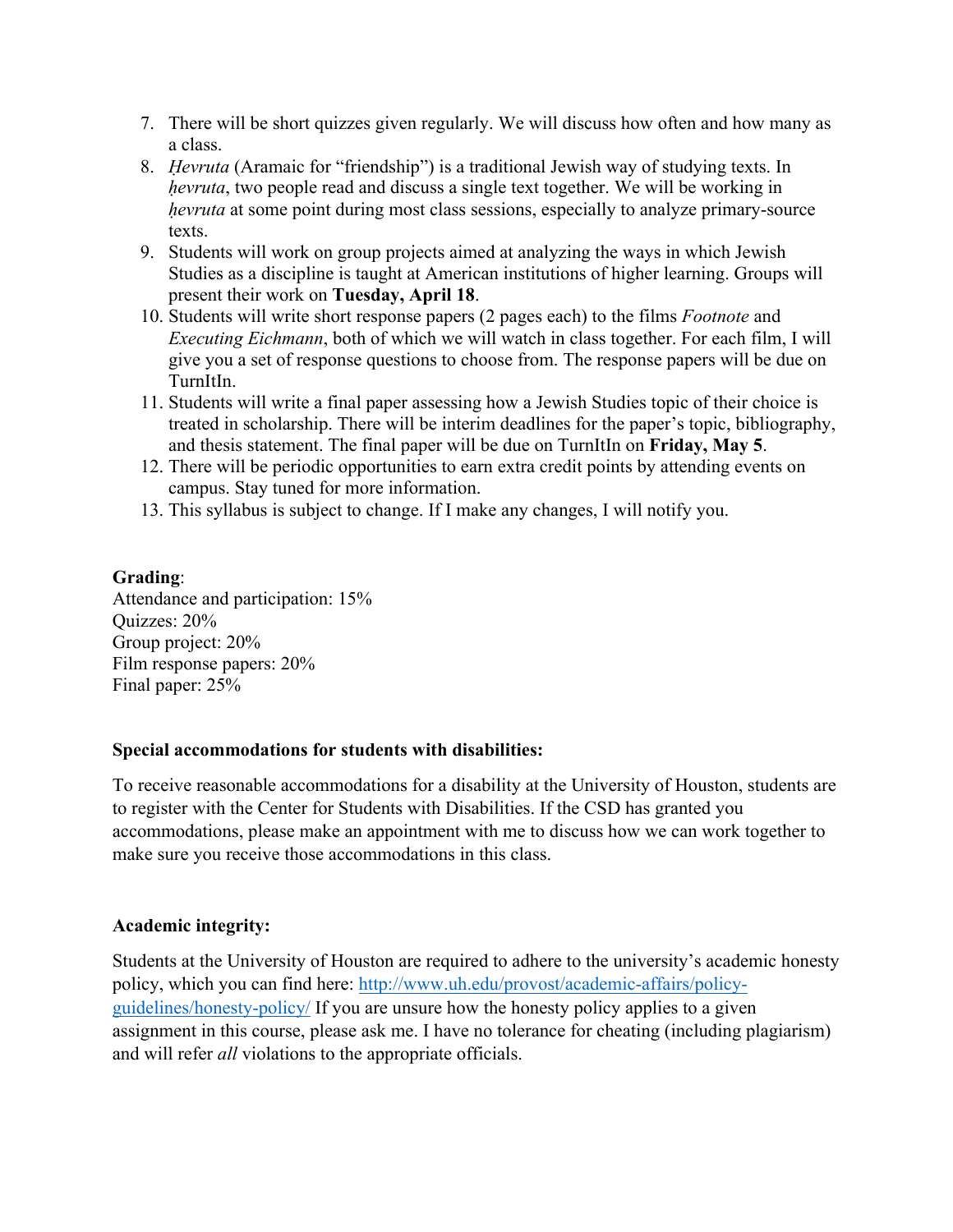Schedule:

Week 1

Tuesday, January 17: Introductions and syllabus review

Thursday, January 19: What is Jewish studies? Read: Bell chapter 1

- Bell writes that the study of Judaism has been used for many different purposes. What are those purposes, and can you think of examples of each?
- What does it mean to "scientifically" study something that is not itself a science?
- To what should we attribute the growth in Jewish Studies?
- How does Bell describe the relationship between academic Jewish Studies and the Jewish community?

## Week 2

Tuesday, January 24: Biblical Origins

Read: Scheindlin chapter 1

- Which pieces of the biblical story can we analyze historically?
- According to Scheindlin, what are the results of those analyses?
- What were the major empires that affected the ancient Israelites?

Thursday, January 26:

Read: Bell chapter 2, pp48-54 only

- How does Greenspoon support his claim that biblical interpretation starts in antiquity?
- How did Jews react to the modern form of biblical scholarship that emerged in the 1800s? Why?
- Why did the number of Jews studying the Bible academically increase in the  $20<sup>th</sup>$ century?
- Do you think Jewish academic Bible scholarship is any different than general academic Bible scholarship?

#### Week 3

Tuesday, January 31: The Diaspora

Read: Scheindlin chapter 2

- At what point can we begin speaking of "Jews"?
- What is Diaspora? Where were the earliest Diaspora communities? What were the religious implications of the development of the Diaspora?
- What major empires affected the early Jews?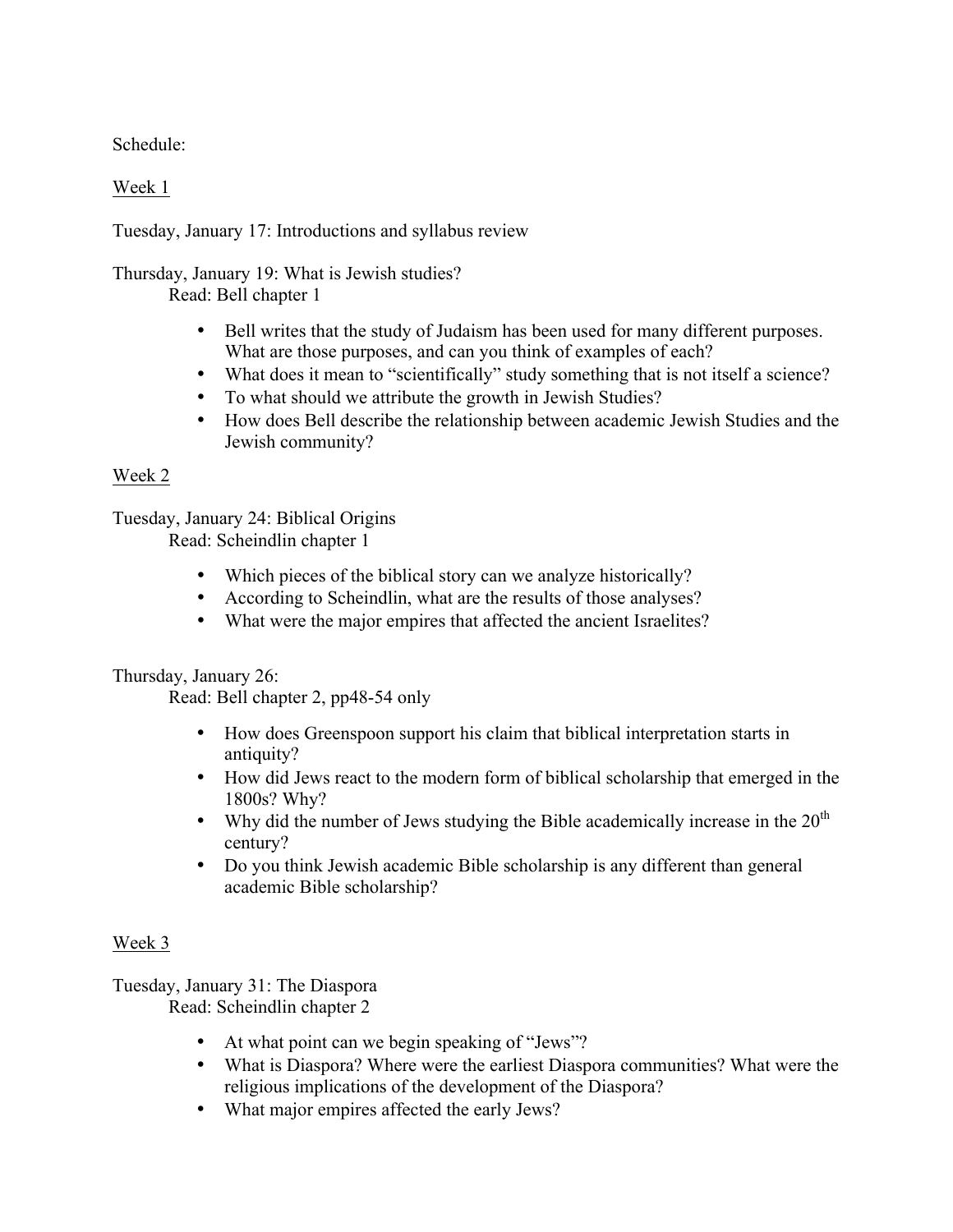#### Thursday, February 2

Read: Bell chapter 3, pp64-79 only Watch in class: *Footnote*

- What are some problems with using rabbinic literature to write history?
- Describe the disagreement about the unity of rabbinic literature. Which side of the debate do you favor?
- In what ways are scholars starting to explore the influence of non-Jewish culture on Jews and Jewish literature in the rabbinic period?

## Week 4

Tuesday, February 7: Palestine and the Diaspora Read: Scheindlin chapter 3 Watch in class: rest of *Footnote*

- How and why did religious authority shift from Temple to synagogue and from priests to rabbis?
- What did life look like for Jews in Roman Palestine after 70 C.E.? What about for Diaspora Jews?
- How did the rise of Christianity in this period affect Judaism? How did the rise of rabbinic Judaism affect Christianity?
- What is the Talmud and why is it important?

#### Thursday, February 9

Read: Judith Hauptman, excerpt from *Rereading the Rabbis: A Woman's Voice* Tal Ilan, "A Menstruant 'Forced and Immersed'

- Why have women traditionally not weighed in on rabbinic texts? Why does Hauptman argue that they should?
- Do you think it is important that scholars of a particular topic be diverse in gender? Why or why not?
- To Ilan, what is the major issue raised by the question of whether a woman forced to ritually purify herself is fit for sexual intercourse?
- What does the question of "intention" say about rabbinic views on women?

#### Week 5

Tuesday, February 14: Jews in the Muslim Middle Ages Read: Scheindlin chapter 4 Due: *Footnote* response paper

• How did the rise of Islam affect the Jews?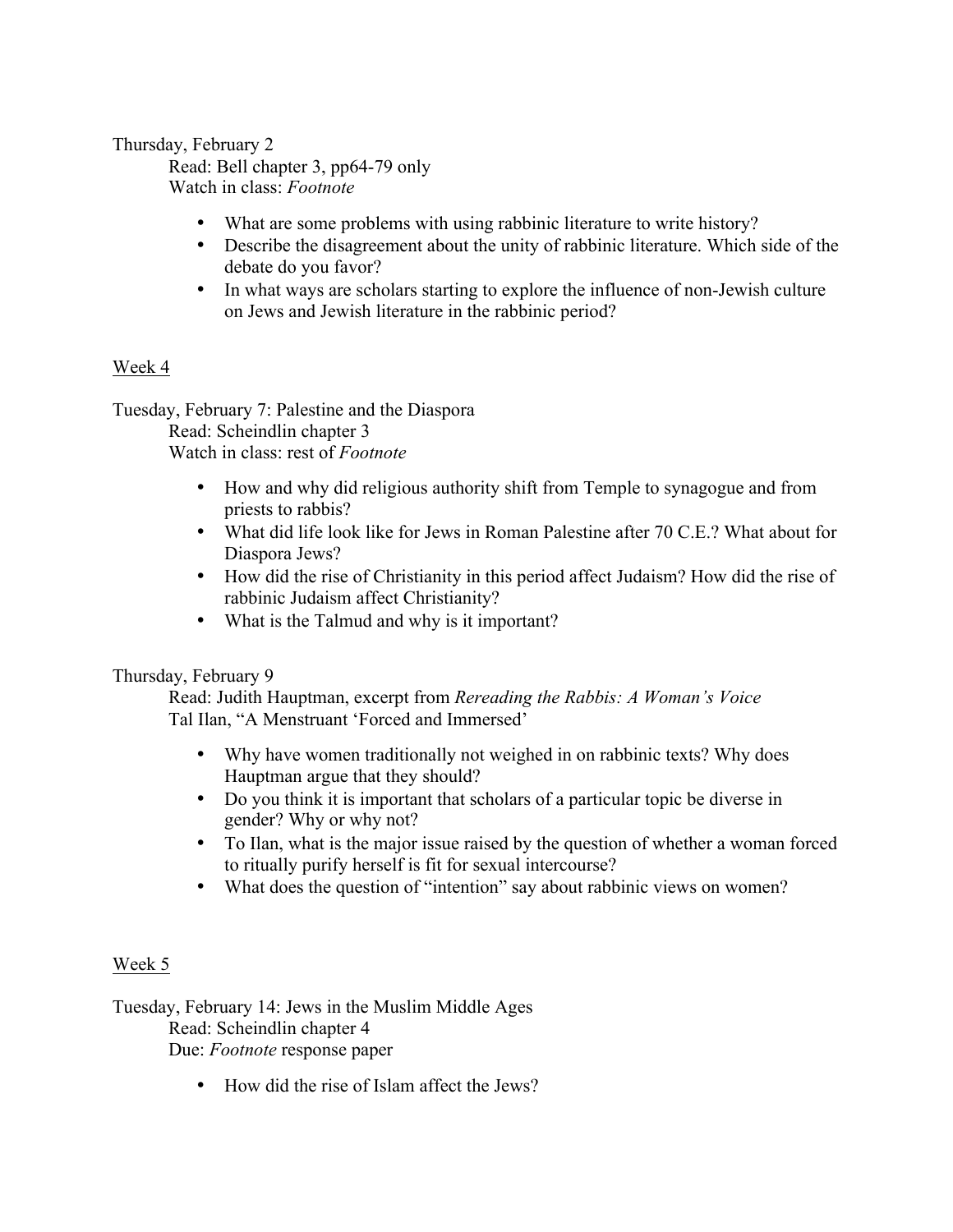- What kids of intellectual cross-pollination occurred between Jews and Muslims in the Middle Ages?
- Who were the Karaites and why were they important?
- Who was Maimonides?

Thursday, February 16

Read: Bell chapter 5, pp103-108 only

Mark R. Cohen, "The Neo-Lachrymose Conception of Jewish-Arab History"

- Why was the Cairo Genizah discovery so important? How have scholars used the Genizah documents to write history?
- What does Cohen mean by "lachrymose" and "neo-lachrymose"?
- In Cohen's argument, what is the relationship between history-writing and modern debates about Israel? What does he think of this relationship?

## Week 6

Tuesday, February 21: Jews in the Christian Middle Ages

Read: Scheindlin chapter 5

- What are the origins of Ashkenazic and Sephardic Jews?
- What was the general status of Jews in Christian Europe in the early Middle Ages? How did the Crusades affect Jewish-Christian relations?
- What kinds of anti-Jewish sentiments and actions took hold during this time period? Why?
- What led to the expulsion of the Jews from Spain in 1492?

#### Thursday, February 23

Read: Roberto Bonfil, "Dubious Crimes in Sixteenth-Century Italy: Rethinking the Relations between Jews, Christians, and *conversos* in Pre-modern Europe"

- What is a *converso*? In the incident Bonfil describes, what was their "crime"?
- What was the aim of the proposed boycott discussed here?
- According to Bonfil, what did this incident mean about the boundaries between Jew and Christian and about the right to self-definition for the *conversos*?
- What implications does the history of *conversos* have for discussions of Jewish identity today?

# Week 7

Tuesday, February 28: Jews in the Ottoman Empire

Read: Scheindlin chapter 6

• What led to the growth of Jewish life in the Ottoman Empire?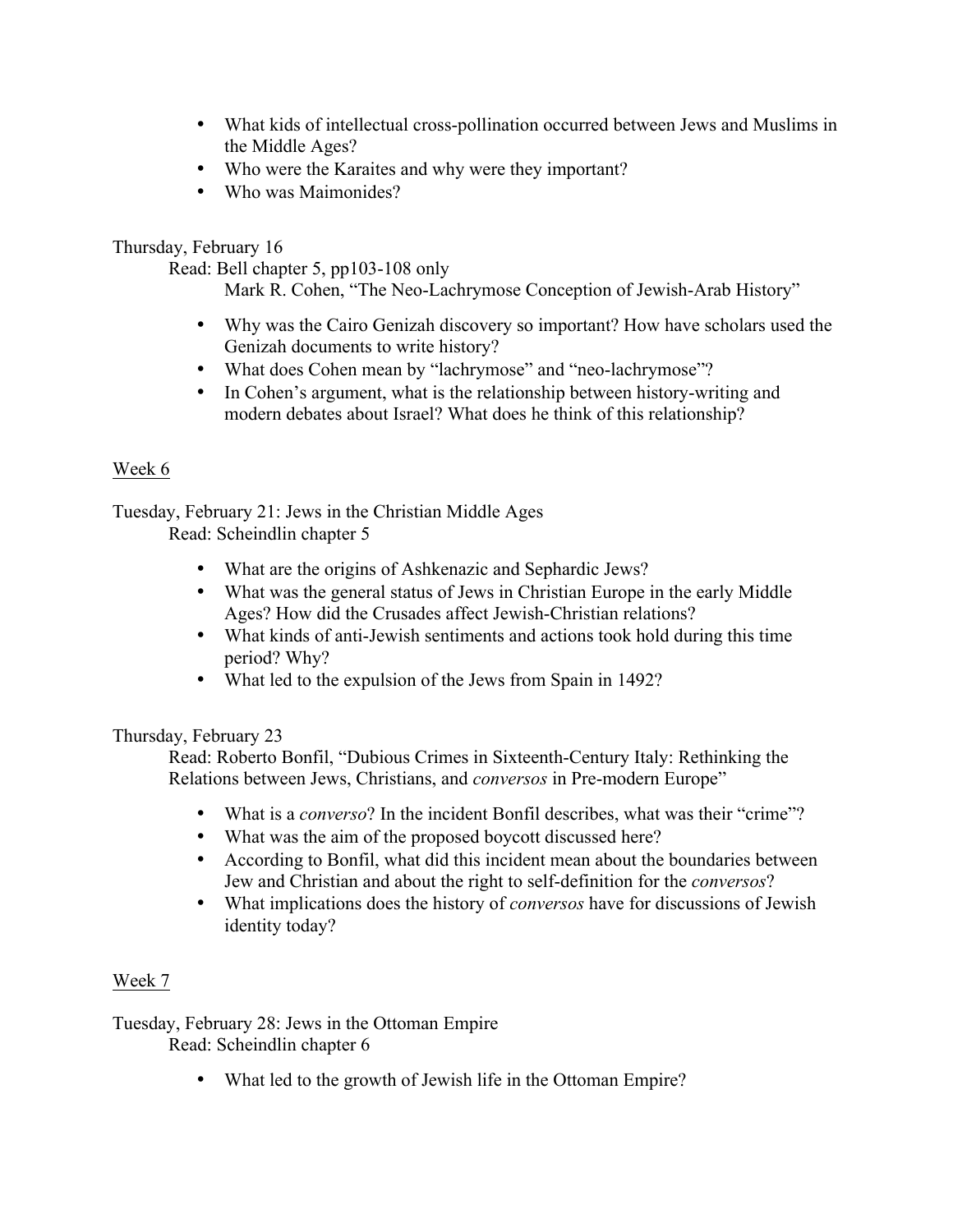- What is a "messianic movement"? Why did these movements flourish in Renaissance Europe?
- What happened to the status of the Jews in the Muslim world in modern times (1800s and after)? How did these Jews fare during and after World War II?

Thursday, March 2: Jews in Western Europe

Read: Scheindlin chapter 7

- How did the Reformation and Counter-Reformation affect the lot of the Jews in Western Europe?
- What is a ghetto?
- What was the Jewish Enlightenment? How was it related to the idea of "emancipation"? How did these ideas affect the Jewish community?
- What kinds of religious changes were introduced starting in the 1800s? Why?

## Week 8

Tuesday, March 7: Library day!

Final paper guidelines distributed and discussed

## Thursday, March 9

Read: Bell chapter 7, pp147-156, 173-180 only

- What kinds of sources do we have for the Jewish history of this period?
- Why was the "who is a Jew?" question key in early modern times?
- What subjects of study predominate in scholarly work on this period?

# SPRING BREAK

# Week 9

Tuesday, March 21: Jews in Eastern Europe; U.S. Immigration Read: Scheindlin chapter 8

Joshua Furman, "Across the Ocean to Across Town," pp27-28 and 36-51

- What was the "Pale of Settlement"?
- What kinds of religious changes were introduced in Eastern Europe? Why?
- How would you describe the importance of Yiddish to Jewish life, both in Europe and later in the U.S.?
- What factors led Eastern European Jews to emigrate starting in the 1800s?
- Identify the waves of Jewish immigration to the U.S. Which nationalities dominated which periods of immigration and why?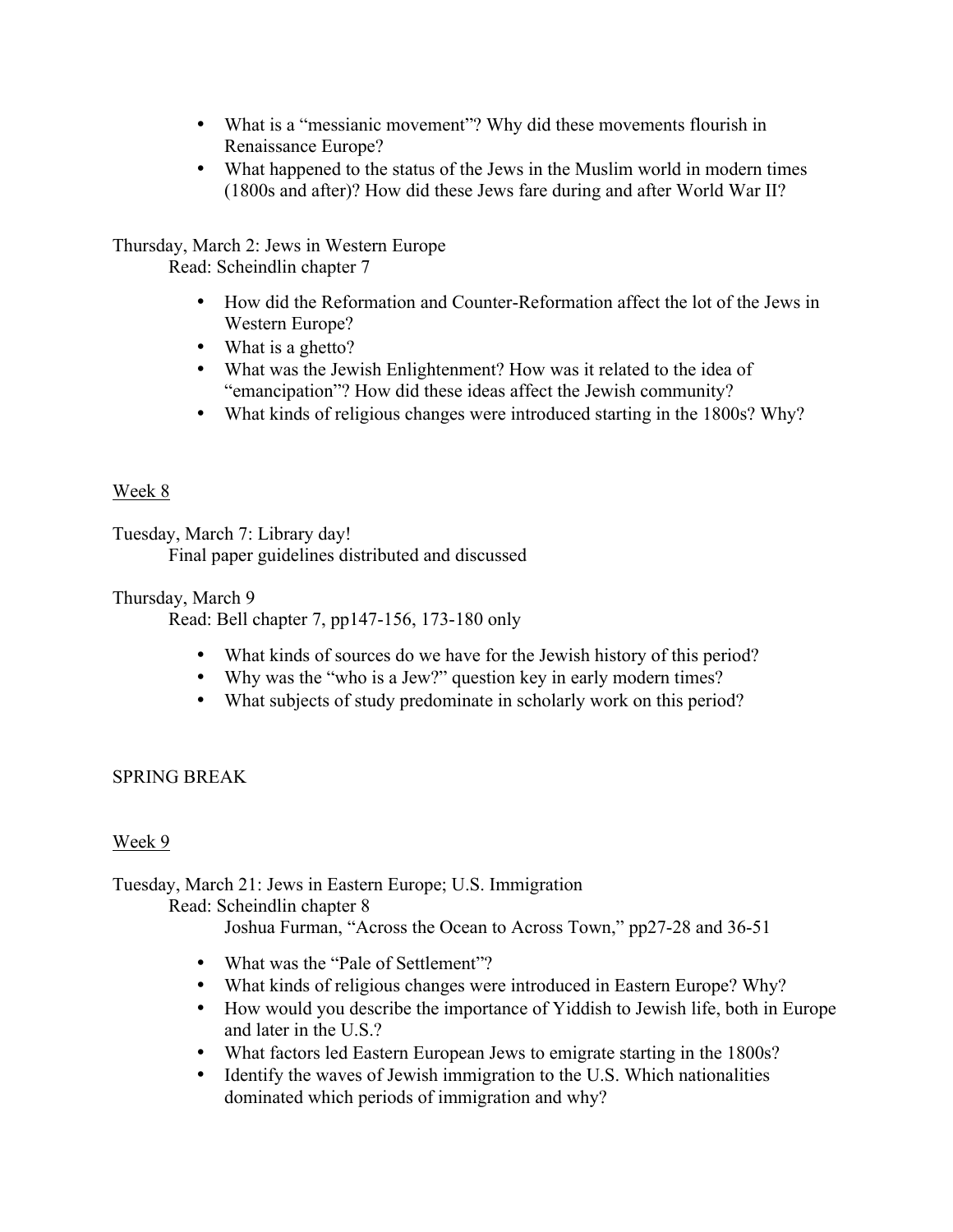- How is the American Jewish Diaspora different from past Jewish Diasporas?
- What were the "push" and "pull" factors driving Eastern European immigration to the U.S.?

Thursday, March 23

Read: Bell chapter 8 pp202-204 only Listen: StoryCorps Yiddish Radio Project Part I

- What is postmodernism? What is its impact on Jewish Studies?
- What themes have characterized studies of modern Judaism?
- How did Jews on Yiddish Radio in the 1930s-1950s navigate being Jewish and being American?

## Week 10

Tuesday, March 28: The Shoah

Read: Scheindlin chapter 9

- What was Hitler's early message about the Jews? Why did it gain popularity?
- How did German restrictions and violence against Jews progress over time?
- To what extent did Germany's allies and occupied countries cooperate with Hitler's policies toward the Jews?
- Describe the ghetto system during the Shoah.

Thursday, March 30

Read: Zev Garber, "Shoah Theology in America: First Responses and Interfaith Statement"

- What is the relationship between theology and the Shoah? Why did the Shoah call traditional Jewish theologies into question?
- What do you think Garber means by "Shoadicy"?
- How have Shoah studies changed over time?
- Why does Garber advocate Jewish and Christian cooperation in Shoah theology?

#### Week 11

Tuesday, April 4: The State of Israel

Read: Scheindlin chapter 10

Bell chapter 13

- How and why did Zionism develop?
- What was the relationship of the Shoah and World War II to the founding of Israel?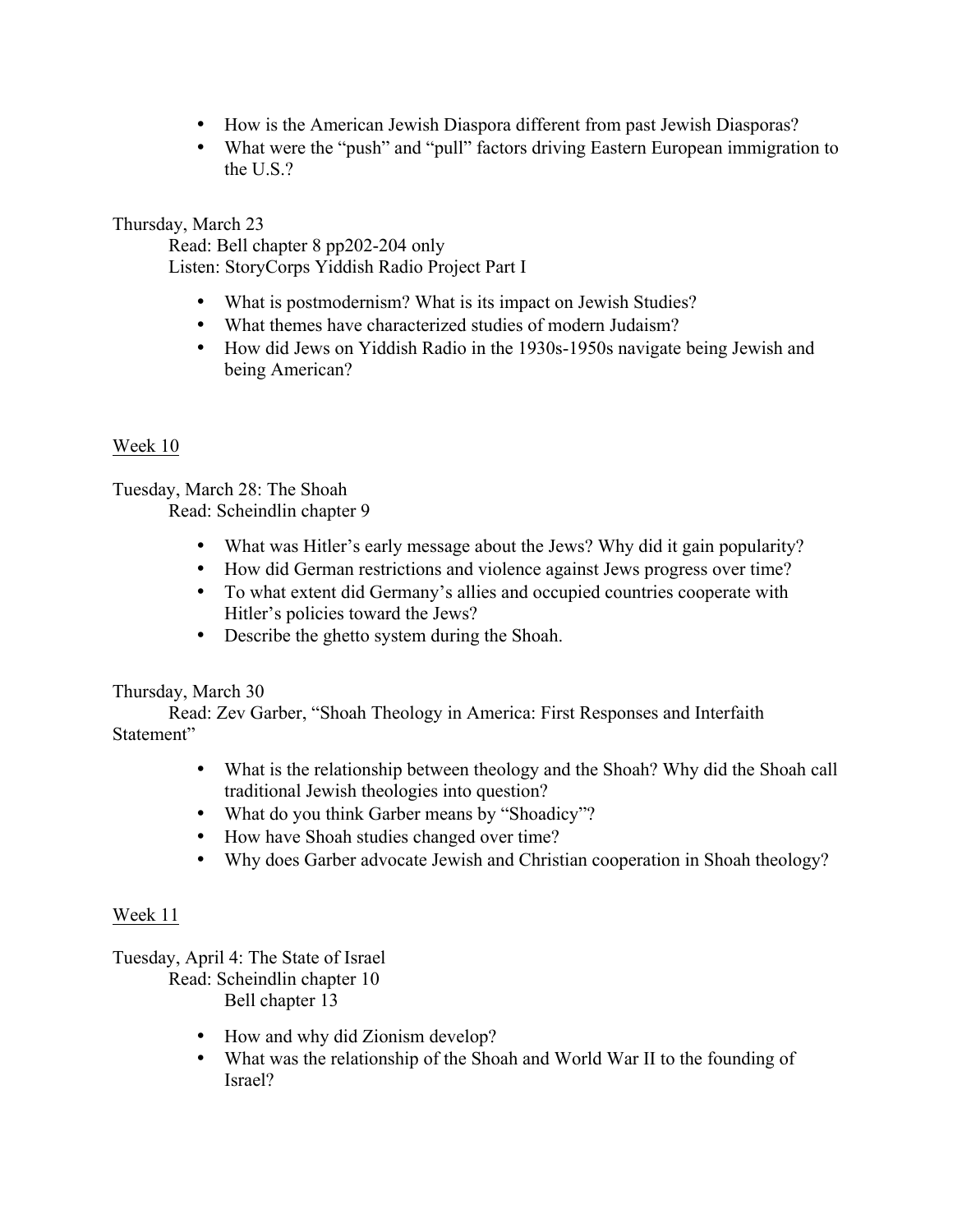- What discussions and challenges were there around the revival of the Hebrew language?
- Why is Israel Studies as a subfield sometimes controversial?
- Why is there a debate about where in a university Israel Studies should be housed? What do you think?
- What factors have influenced the growth of Israel Studies?

#### Thursday, April 6

Read: Scheindlin chapter 11 Watch in class: *Executing Eichmann*

- What early challenges did the state of Israel experience? Outline its major wars and their outcomes.
- Describe the capture, trial, and execution of Adolf Eichmann.
- What is Hamas? Hezbollah?
- Who was Yitzhak Rabin and why was he important?
- What changes occurred in the American Jewish community in the 1960s and beyond?

## Week 12

Tuesday, April 11: NO CLASS

Thursday, April 13: Modern Jewry (focus on gender and sexuality issues)

Read: Stuart Charmé, "The Political Transformation of Gender Traditions at the Western Wall in Jerusalem"

Due: *Executing Eichmann* response paper

- What is the source of the conflict over the Western Wall?
- How have gender traditions at the Wall changed over time? Why?
- Are there larger questions in this conflict about authority within the Jewish community?

#### Week 13

Tuesday, April 18: Group presentations

#### Thursday, April 20: Demography

Read: Bell chapter 12, pp282-295 only

- What are some reasons for studying Jewish demography?
- What variables does Della Pergola say affect the Jewish population?
- How does the question "who is a Jew?" affect the study of Jewish demography?